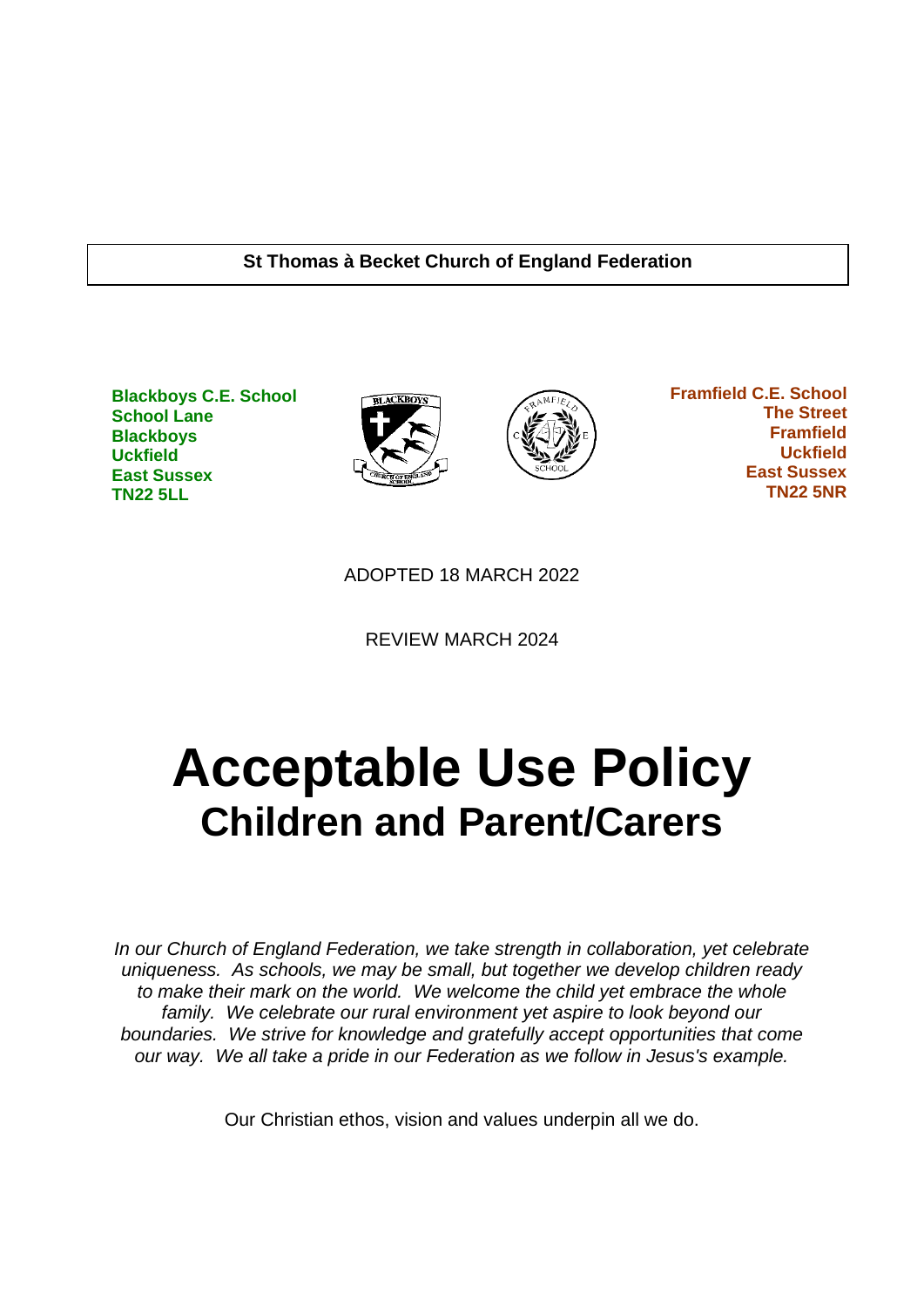## **Introduction**

St Thomas à Becket Church of England Federation (which is referred to as the Federation in the rest of this document) recognises the importance of ICT in education. The Federation has a duty to ensure that the ICT provided is used safely and responsibly. All Governors, members of staff and pupils are aware of their responsibilities under the Federation's Acceptable Use Policies.

This Policy should be read in conjunction with the Federation's Online Safety Policy, which is available on the schools' websites or through the school offices.

### **Aim**

This policy aims to:

- ensure that pupils benefit from all opportunities offered by the computing and internet resources provided by their school within the Federation in a safe and controlled manner.
- give pupils and adults clear guidance on safe and acceptable use of these resources.
- make pupils aware that internet use within their school is a resource and that access is controlled and a privilege.

## **Expectations of Pupils when at a Federation School**

- All pupils understand their responsibility for their behaviour online. They understand that they are responsible for their online actions. This includes materials they chose to access and the language they use.
- Pupils will receive, as part of the Computing curriculum each educational year, age related online safety rules.
- Pupils are expected to not deliberately seek out offensive materials. Should any such material be encountered accidentally, it is to be reported to a Teacher.
- Pupils are expected not to use rude or insulting language in their communication online, and only to contact only people they know or who the Teacher has approved.
- Pupils must ask permission before accessing the internet.
- Pupils will log on to online programs using the username and password that their Teacher has provided them with. They will not share their passwords with others.
- Pupils will log off ICT equipment once they have finished using it.
- Pupils will not access social networking sites unless expressly permitted by their school as part of a learning activity.
- Pupils should not access other people's files or access other people's log-ons.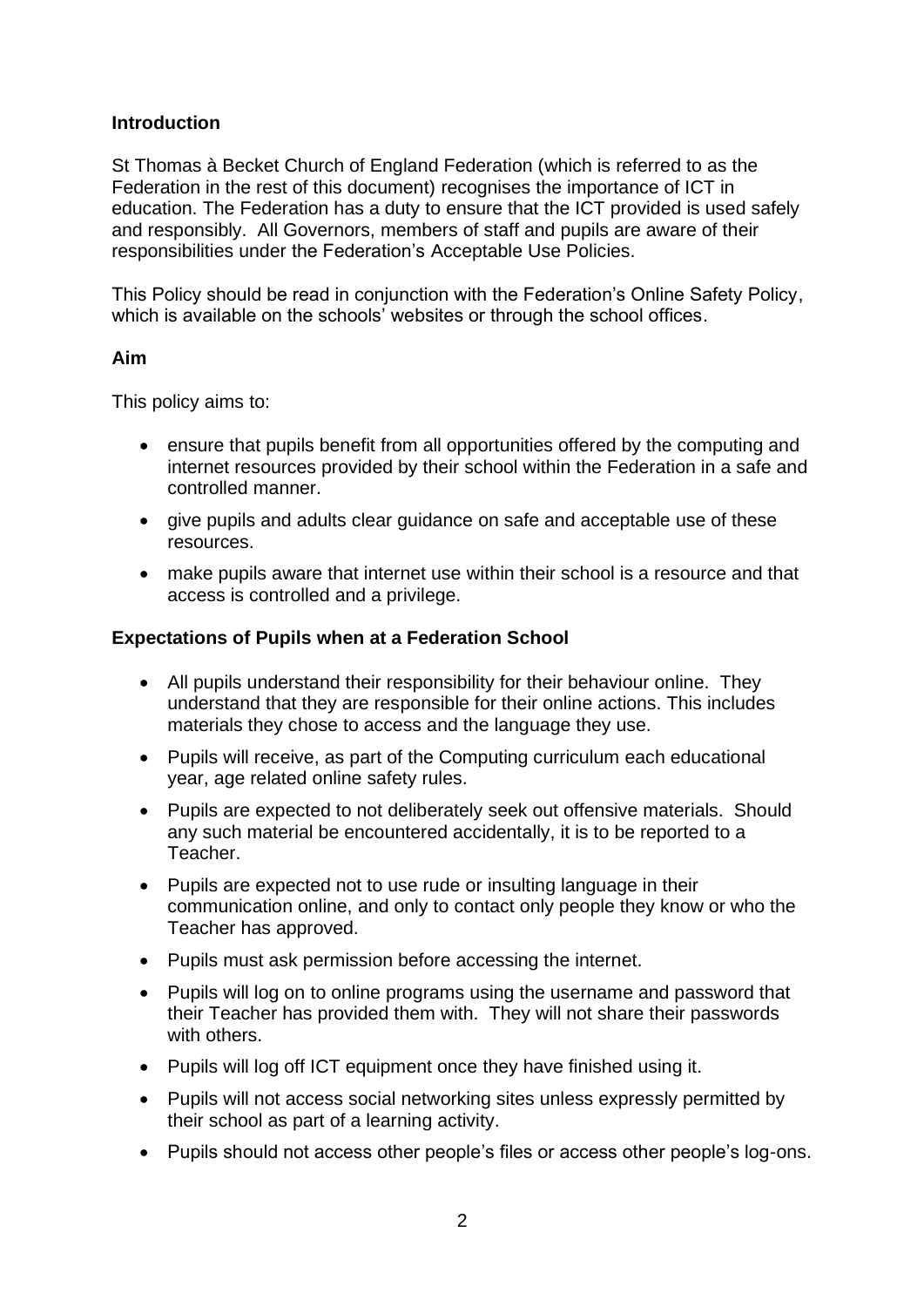- No applications may be downloaded to the Federation's computers from the internet.
- School work completed at home can either be emailed directly to a Class Teacher at their school email address, via Google Classroom (Framfield CEP School) or via the office email address or brought in on a portable media device.
- Personal printing is not allowed to take place, unless after express permission from the relevant Class Teacher or Headteacher.
- Pupils will be aware of the importance of personal safety when communicating online and will not share any personal information about themselves or others such as phone numbers, addresses or passwords.
- Pupils will always treat others the same way they would want themselves to be treated – and just as they would when not using the ICT equipment. Pupils will not use ICT equipment to harass or bully anyone.
- Personal devices may be brought into a Federation school with the express permission of the Class Teacher as part of an approved and directed curriculum-based activity but will not be linked to the Federation's network and will be placed in "Airplane Mode".
- Pupils will report anything which they feel uncomfortable about online to their Class Teacher or trusted adult. Online safety is a priority for the Federation.

Pupils consistently choosing not to comply with these expectations will be warned and may subsequently be denied access to internet resources.

#### **Expectations of Parents and Carers (who from now on in this Policy will be termed Adults) with respect to Federation School Events for example: Assemblies, Church Services, School Performances, Sporting Events (either on or off School Premises)**

- Adults understand that ICT constitutes a wide range of systems including computers, laptops, cameras, tablets and smartphones.
- Schools within the Federation welcome parents/carers to events, for which the pupils work very hard**.** However, in order to ensure that everyone enjoys these events the Federation would request that courtesy is shown when taking photographs/video so as not to disrupt pupils or members of staff. If a person not recognised by members of staff is taking photographs or videoing they will be challenged, to ascertain the reason for their presence at an event.
- All photographs/video taken at a Federation school event, in whatever format, are for the personal use of the parent/carer and should not be sold.
- Adults may wish to place a photograph/video of their child at a Federation school event onto their personal social media or content sharing pages. However, adults are requested not to place a photograph/video of another child at a Federation school event or identify another child on such a site. An image cropping tool is helpful for complying with this.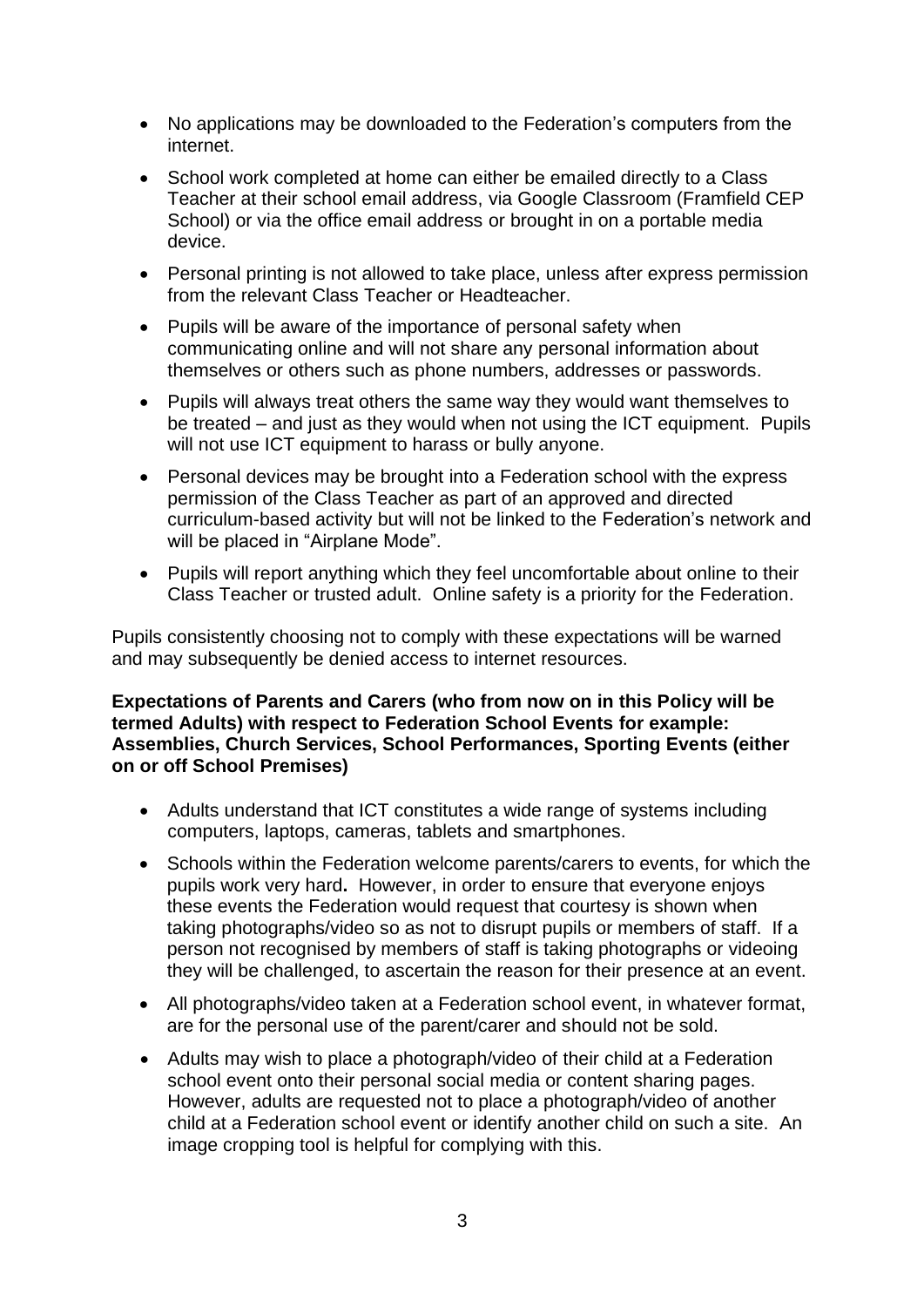• Adults will be mindful of their own comments on social media regarding the Federation's schools, members of staff and children within it. Issues within our schools or questions regarding its operation must always be directed to Class Teachers, their Federation Headteacher or members of the Governing Body by the appropriate formal method, such as in a face-to-face meeting via a telephone call or in an email to the appropriate Federation email account. Opinion offered on unofficial Class WhatsApp or Facebook groups should not be considered as the correct "school issued" response.

## **Cyber Bullying**

Bullying behaviour is defined as 'behaviour by an individual or group - usually repeated over time - that intentionally hurts another individual or group'.

Cyber bullying (inappropriate phone calls including prank calls, inappropriate text messaging including through websites, social networking sites, instant messaging, chat rooms or e-mails, sending in appropriate or offensive images by phone, email or via the internet) is taken very seriously, regardless of whether the bullying takes place between pupils within or outside of school hours.

If a pupil, parent, carer or member of staff identifies a case of possible bullying, it will be investigated and managed as detailed in the Federation's Anti-Bullying Policy.